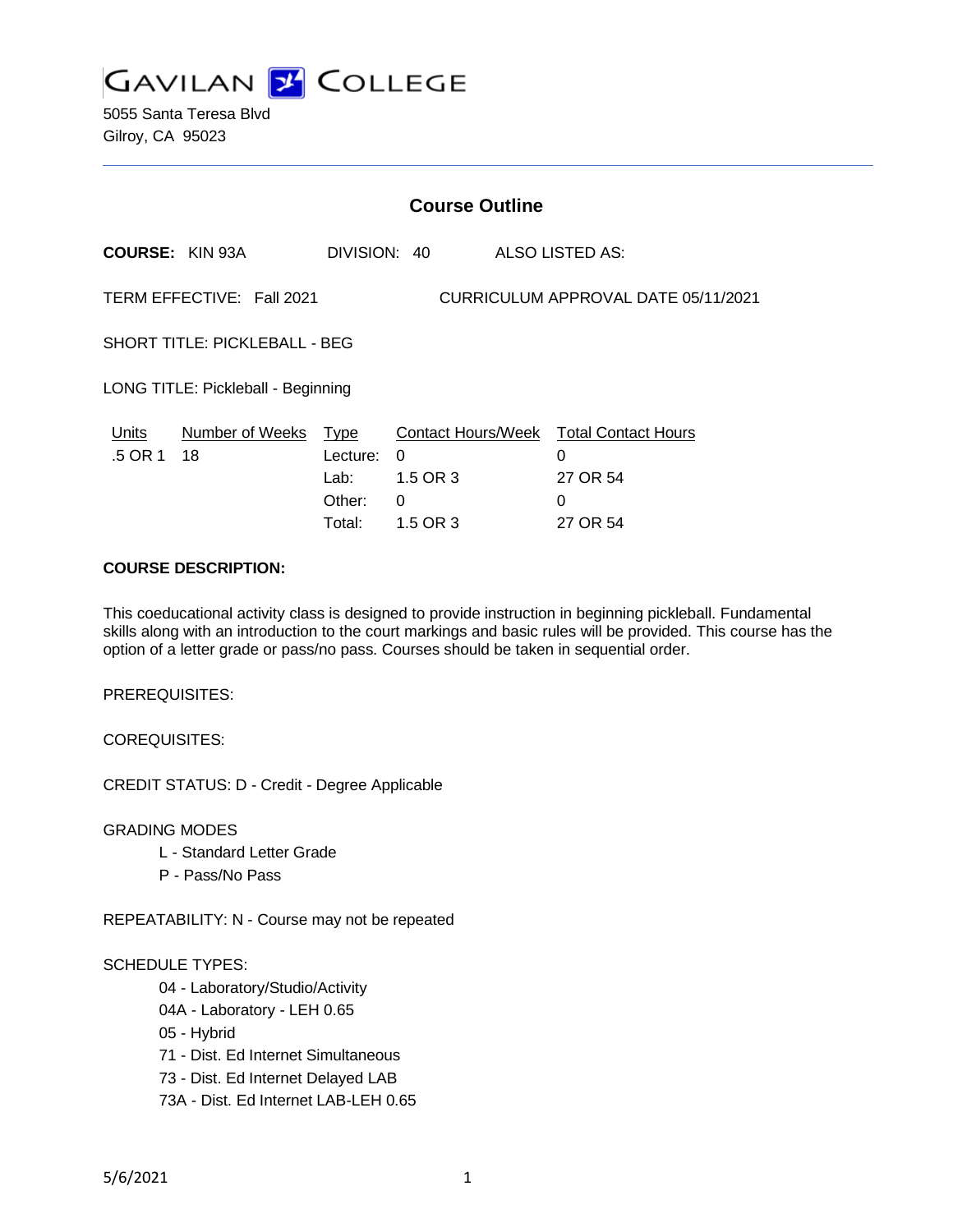# **STUDENT LEARNING OUTCOMES:**

By the end of this course, a student should:

- 1. Demonstrate the basic forehand, backhand, volley, serve and return of serve for the sport of pickleball.
- 2. Explain the basic rules, scoring, and court markings for pickleball.

# **CONTENT, STUDENT PERFORMANCE OBJECTIVES, OUT-OF-CLASS ASSIGNMENTS**

Curriculum Approval Date 05/11/2021

4.5 - 9 Hours

Content: Orientation: class format, procedures to be followed and methods of grading. Evaluation of the student's skills and knowledge of pickleball. Presentation on safety. Introduce equipment and demonstrate the proper grip on the paddle. Presentation and practice on the forehand stroke from the ready position.

Student Performance Objectives: Explain the course requirements and participate in an evaluation of their current pickleball skills.

Discuss the importance of safety. Demonstrate the forehand shot from the ready position.

4.5 - 9 Hours

Content: Review safety. Review the forehand shot, emphasizing the importance of stepping into the shot, shifting weight, and swinging through the shot. Opportunities to rally from midcourt will be presented.

Student Performance Objectives: Practice safety. Discuss and demonstrate the forehand pickleball stroke in drills and rallies.

4.5 - 9 Hours

Content: Introduce the backhand stroke from the ready position, emphasizing the importance of stepping into the shot, shifting weight, and swinging through the shot. Presentation on the volley.

Student Performance Objectives: Practice the backhand stroke in drill and rally opportunities. Demonstrate how to hit a forehand and backhand volley.

### 4.5 - 9 Hours

Content: Review and practice the backhand stroke and volley. Demonstration and practice of the serve and return of serve for pickleball. Presentation on court markings, scoring, and the basic rules involved in the game of pickleball. Opportunities for the students to practice their basic pickleball skills during serve and rally situations will be provided.

Student Performance Objectives: Demonstrate the serve and return of serve for pickleball. Explain the basic rules, scoring, and court markings for pickleball. Utilize their skills, knowledge of the court markings, scoring, and basic rules in rally game play.

7 - 16 Hours

Content: The opportunity for students to practice their basic skills and their knowledge of rules, scoring, and court markings in modified game activities will be presented.

Student Performance Objectives: Demonstrate their basic skills and their knowledge of rules, scoring, and court markings during modified game play. Utilize safety.

2 Hours

Final

## **METHODS OF INSTRUCTION:**

Demonstration, Discussion, Guided Practice